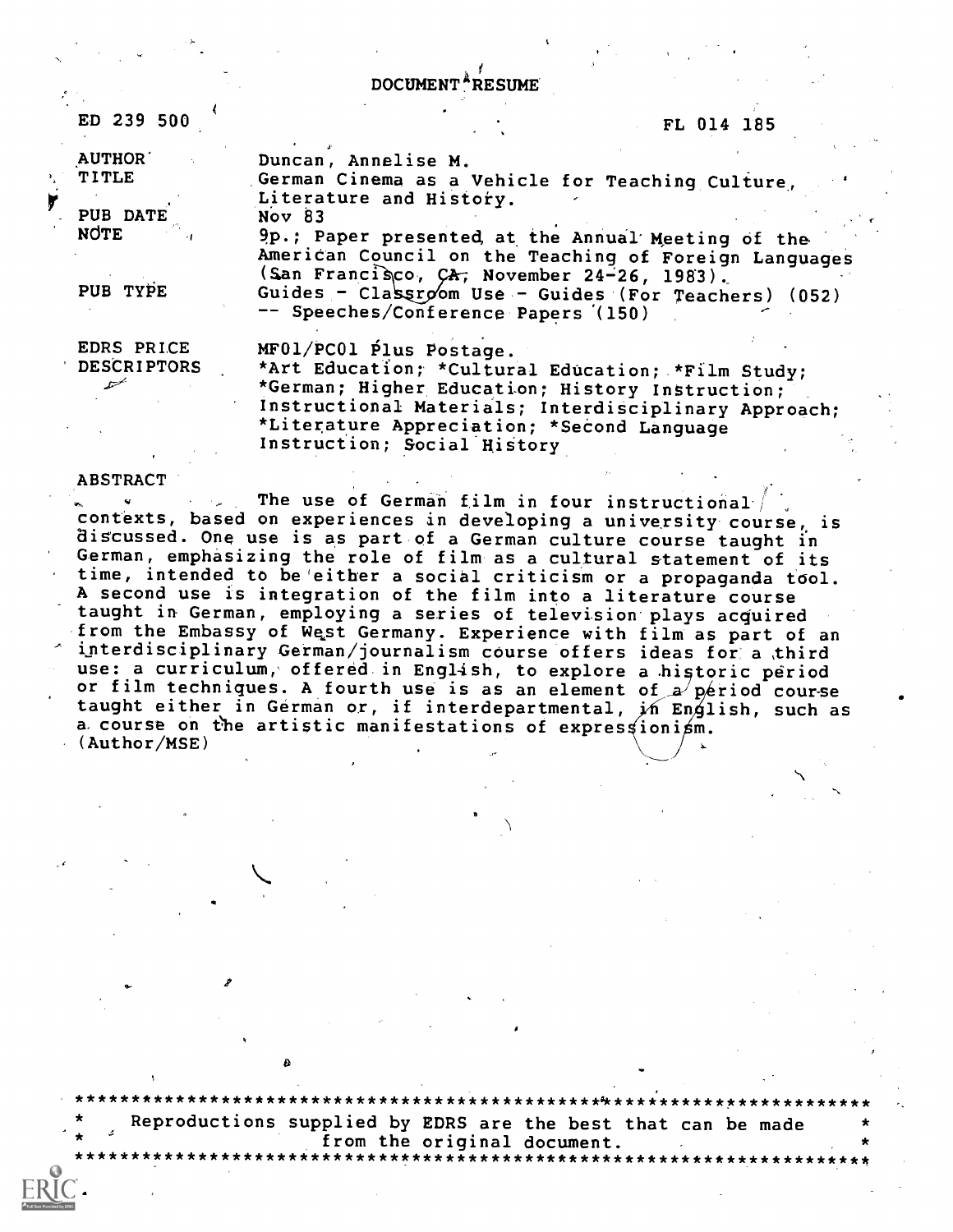GERMAN CINEMA <sup>\*</sup> AS A VEHICLE FOR TEACHING CULTURE, LITERATURE AND HISTORY

D2395

 $\overline{\mathbf{u}}$ 

 $\langle$ 

Lk,

 $\widetilde{\mathbb{C}}$  $\overline{\phantom{a}}$  $\overline{L}$ 

## Annelise M. Duncan Trinity University

PERMISSION TO REPRODUCE THIS MATERIAL HAS BEEN GRANTED BY

Annelise M. Duman

TO THE EDUCATIONAL RESOURCES INFORMATION CENTER (ERIC)

ń

- **U.S. DEPARTMENT OF EDUCATION** NATIONAL INSTITUTE OF EDUCATION EDUCATIONAL RESOURCES INFORMATION CENTER (ERICT
- This document has been reproduced as received from the person or organization onginating it. Minor changes have been made to improve. reproduction quality.

Ş

. Points of view or opinions stated in this document do not necessarily represent official NIE v <sup>abot</sup> primarinė

بے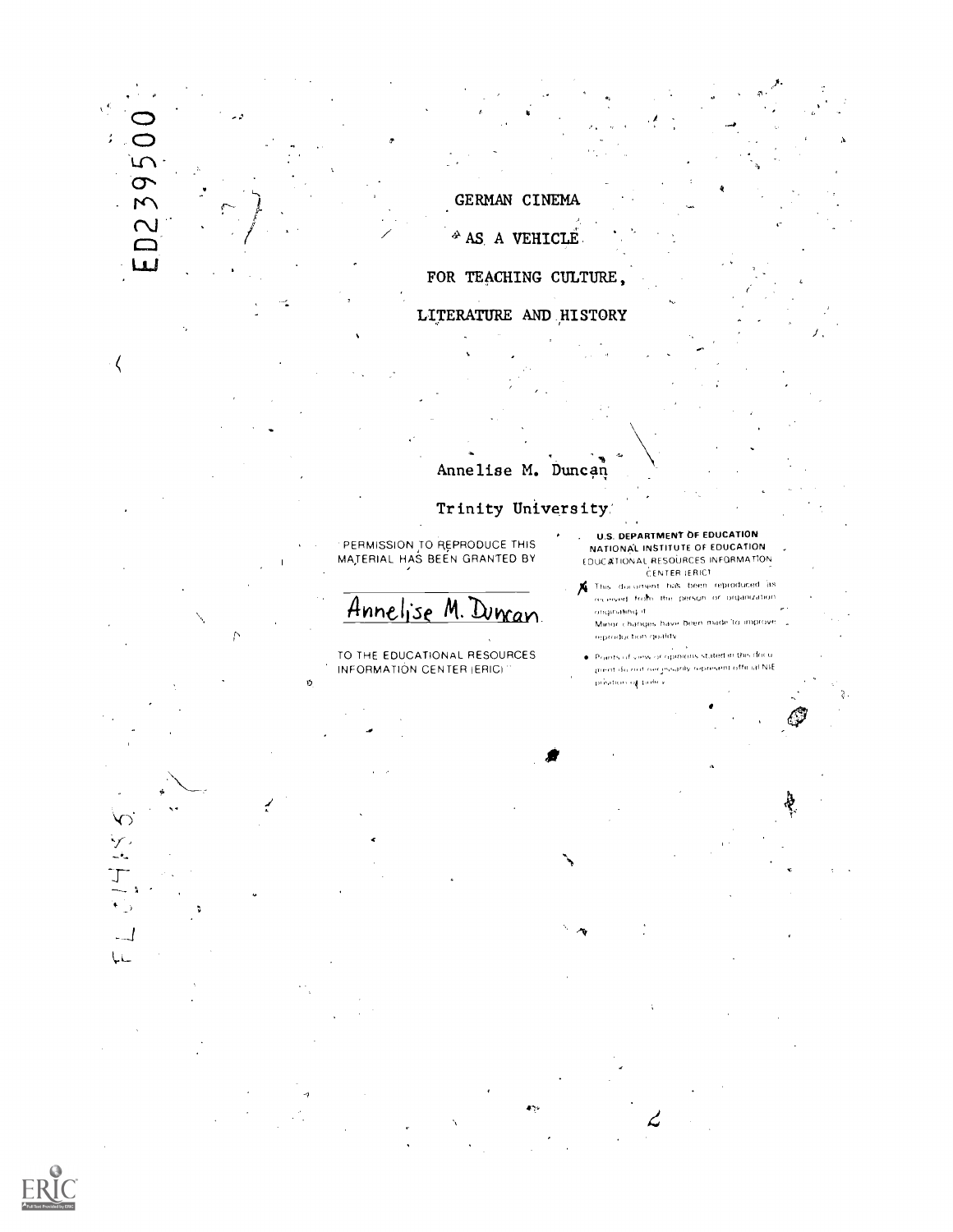Annelise M. Duncan Trinity University

## **ABSTRACT**

German Cinema as a Vehicle for Tea hing Culture, Literature and History.

The use of film in several different contexts will be discussed. under the following sub-topics:

- (1) Film as part of a German culture course, taught in German: Cinema as a cultural statement of its time, as (a) social criticism (.Die freudlose Gasse, etc) or (b) a propaganda tool ("Kuhle Wampe," "Triumph des Willens," etc).
- (2) Film integrated into a literature course, taught in German, utilizing especially "Filmed Literature: Great authors reflect on the society of their era." (TV plays from the Embassy of the  $FRG$ ).
- $(3)$  Film as course contents of an interdisciplinary German/Journalism course, offered in English, to explore an historic period (Weimar Republic, etc.) or filmic techniques (Kammerspiel, etc).
- $\sim$  (4) Film as an element of a period couret. if interdepartmental, in English. literature, film, theater, painti

naught either in German or, ple: Expressionism in

To demonstrate the various approaches to teaching German and the classroom, Der letzte Mann," (924, and Der blaue Enge)."  $\mu$ ema  $1929/\sqrt{30}$ , will be used as examples from among the many suitable German films of the last 60 years.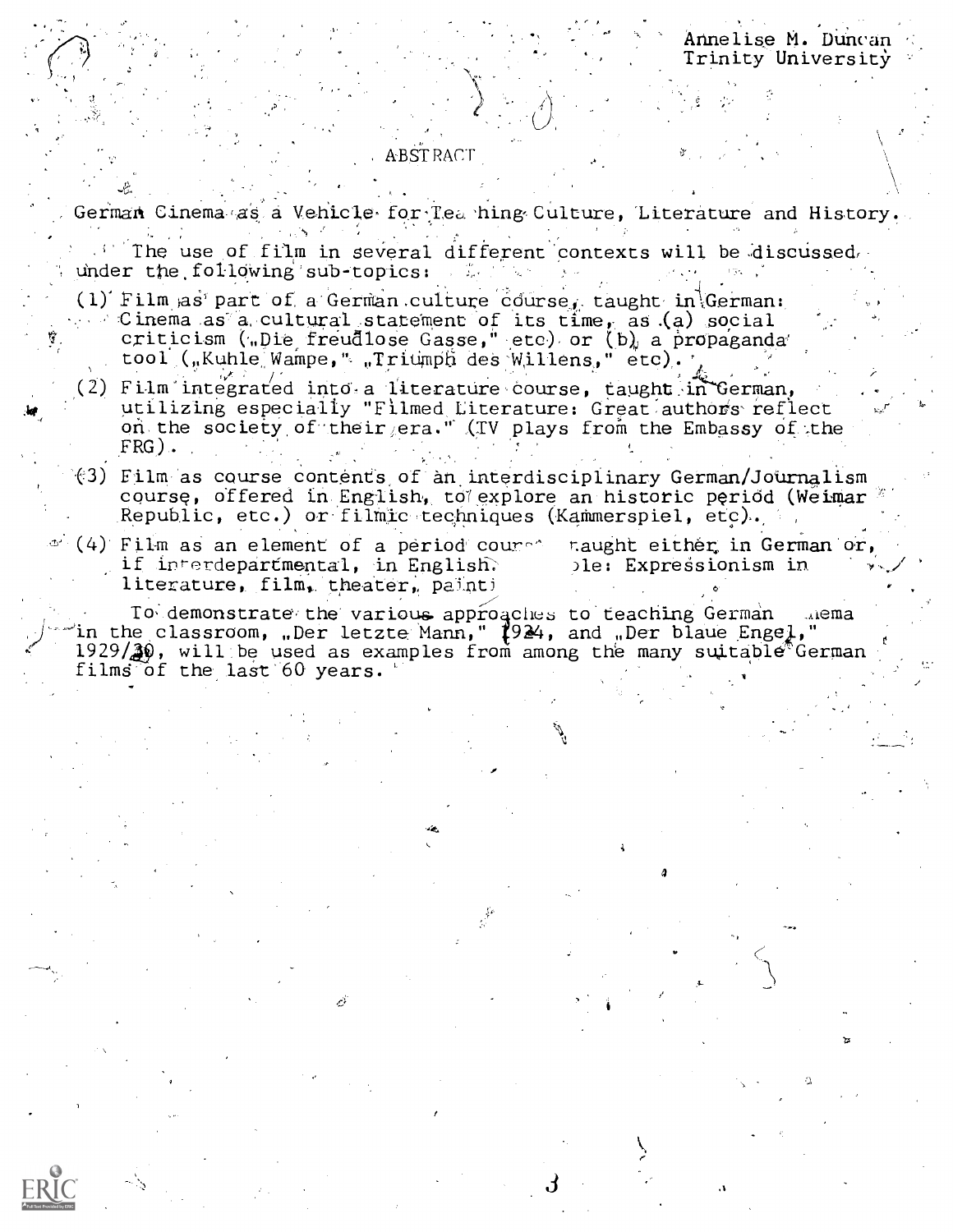Annelise M. Duncan Trinity University

"German Cinama as a Vehicle for Teaching<sup>/</sup>Culture, Literature and History"

The history of the German Cinema prom its beginnings to the present coincides with a period in German history and culture unequaled for its spectacular ups and downs, gripping drama and tragic irony. In film, recent history was preserved with little distance to the actual events, thus revealing as much about the recorded time as the time of the recording.

Except for its earliest stages around the turn of the century, the new medium soon began to attempt its own interpretation of history and literature following in its approach the artistic movements of the times, from Naturalism to Expressionism to Realism. Filmed literature continued after script writing per se had come into its own and still has an important place in cinema. After the isolating W. W. I. years with film imports from only the neutral Scandinavian countries, Germany's UFA (Universum Film Aktiengesellschaft), founded by government decree in Neubabelsberg bei Berlin in 117, went to work. By attracting the best talent in all areas of film production, German cinema for a decade competed successfully even on the American market. It is from this point on that German film is worth studying under a variety of aspects and on several different levels.

All the possibilities had not been apparent to me until I began preparing my share of our first interdepartmental German/Journalism German Cinema course, an elective for upperclassmen in both disciplines and taught in English. The films we selected spanned the period from 1919 to 1930. Not expecting much background on the part of the students, I prepared for them a crash course in 80 years of German/European history The second phase of introduction was filmic, to  $\overline{k}$ as an introduction. acquaint especially non-media students with the artistic and technical means of the art.

To underscore the historic situation and to enter into the spirit of the time, we chose as the first film not the oldest but instead the 1930 WWI facit, WIm Westen nichts Neues." We did not discuss E. M. Remarque's book since we used the film strictly for background. Rejecting its past, the Germany of the Weimar Republic sought non-traditional ways of articulation in the arts. Expressionism, a pre-war movement in painting, archited ture, theater and music fit the avant-garde  $\mathbb{R}$  [  $\mathbb{C}$  irit of the beginning 1920s.  $\blacktriangleright$  Before showing Expressionism in film, we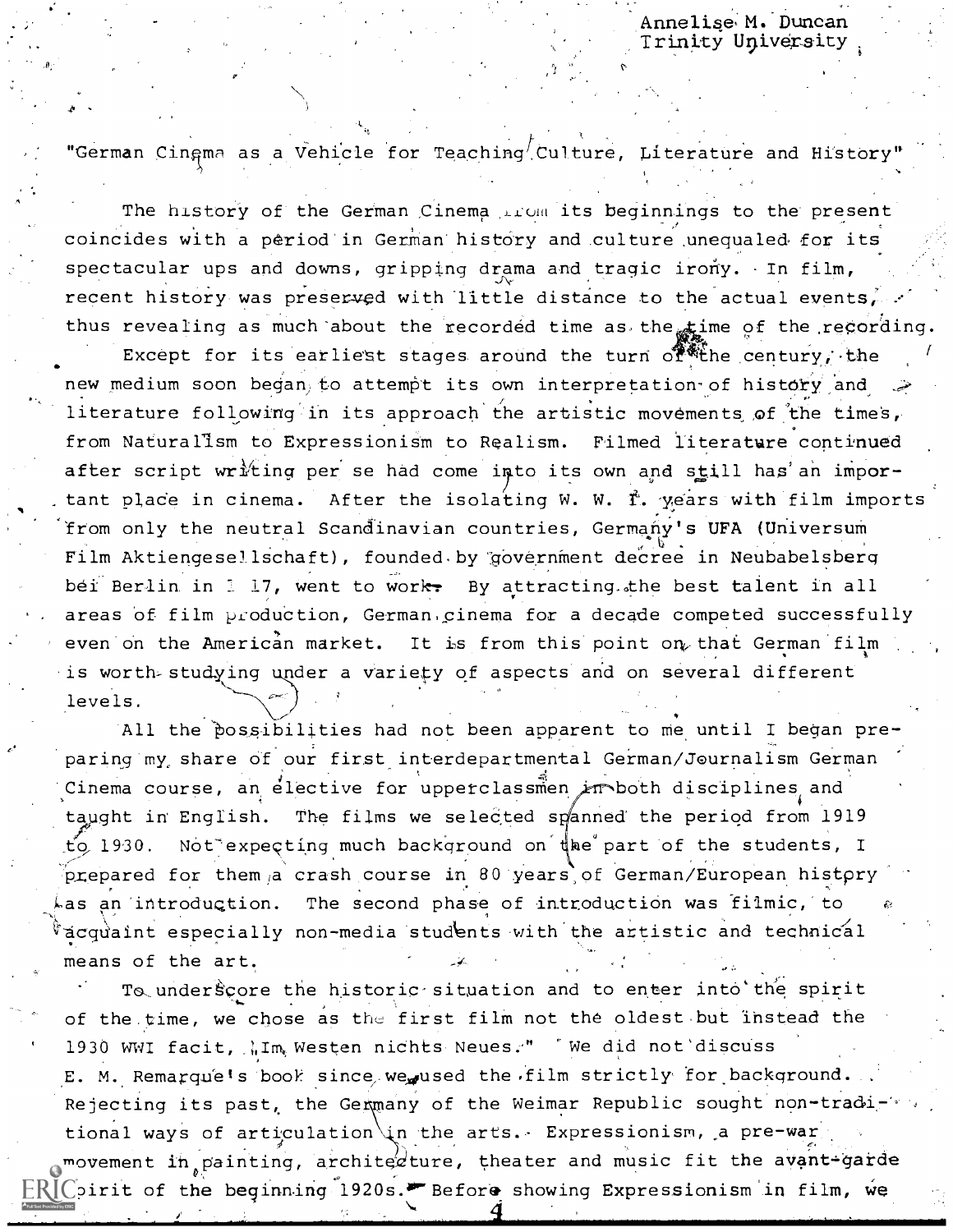introduced the class to it in other visual arts, especially painting; in an annotated slide presentation, pointing out the artists' subjective interpretation of objective reality. Had the emphasis not been on early German cinema, an example of filmed Expressionist literature like Robert Musil's "Törless" (Volker Schlöndorff) would have been appropriate. Instead, we began a series of silent movies with Robert Wiene's "Kabinett des Doktor Caligari", 1919, followed by F. W. Murnau's wNosferatu", 1922-both fascinating from a film technical and from a psychological point of view-- an introduction to the German preoccupation with the morbid, with inevitable, predestined doom. Pursuing this theme of unrelenting fate. leading to certain destruction we showed Fritz Lang's, "Die Nibelungen Sage" after a discourse on the literature and its source in Germanic history, with the larger-than-life heroes of the 4th and 5th century Great Migration. (Völkerwanderung). I have also used. these two Lang films, "Siegfried", made in 1919, and "Krimhilds Rache", 1924, in a survey of German literature course where they served not only to animate an old heroic epic but showed why this literature appealed to the Romanticists who resurrected it. While these two films had a specifically German interest, another 1924 movie influenced both the German and the American cinema. A new period of German realism began with F. W. Murnau's "Der letzte Mann" ("The Last Laugh"), a Kammerspielfilm with a rather simple plot. Called in English "instinct film," the Kammerspiel (intimate theater) film was an extension of and a reaction against Expres-. sionism. RevolutiOnary in Murnau's film was the nearly continuously moving or, as Carl Meyer, the script writer, called it, the "unchained" camera. Murnau's new concept created a shifting narrative perspective alternating between an objective third person narrator and a subjective first person using either his physical or his mind's eye. Despite an unmotivated farcical happy end, Hollywood style, the film served well on several levels: as a demonstration, in filmic terms of the functioning of the literary narrative process; as yet another analysis of the German character: the portion  $1$  of the German obsession with the uniform as a mark of authority and power, here carried to the extreme of the uniform being the man; and to show the advent of the star phenomenon: Emil Jannings is the movie just as the doorman's splendid uniform is his character.--The next two films were chosen primarily for their social commentary and psychological street realism, charac-

h.

?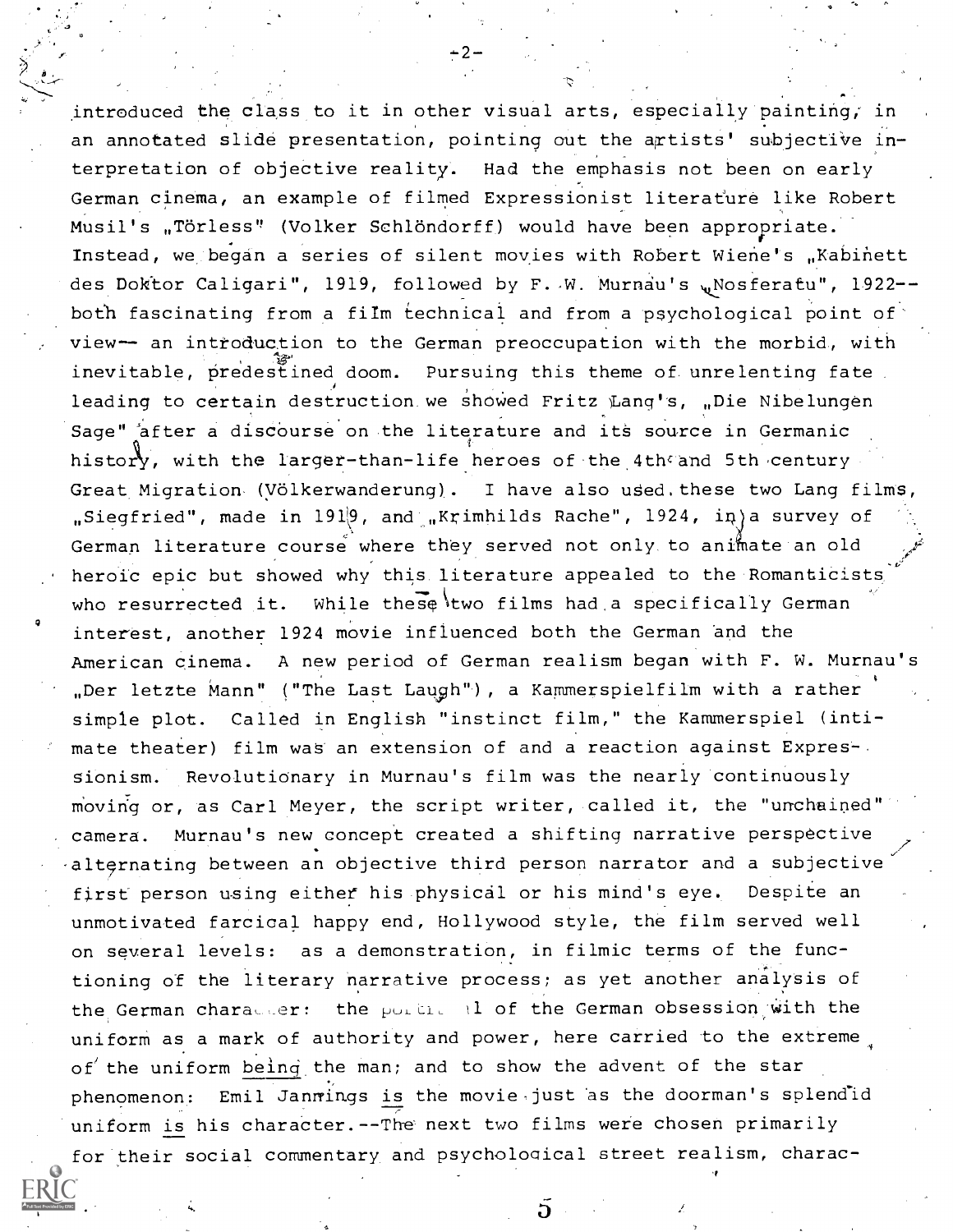teristic of the "Neue Sachlichkeit": "G. W. Papst's "Freudlose Gasse" ("Joyless Street"), 1925, with Greta Garbo, and Fritz Lang's "Metropolis", 1926. Concluding the era of silent film we chose Fritz Lang's in some scientific deta $\sqrt[1]{2}$  amazingly accurat proje tion, "Die Frau , 'im,Mond", 1928. The final film of the era-and the'course-was Josef von Sternberg's "Der blaue Engel", made in 1929/30 and significant from several points of view: filmic treatment and transformation of literature, social commentary (a satire of the Wilhelminian bourgeois), the use of and experimentation with sound, a controversial film maker, and a new star. -- The film script, "The Blue Angel" had several authors who altered substantially the original novel, "Professor Unrath", with Heinrich Mann's permission. Later, when the film had become a world success, Mann said "Mein Kopf und die Beine von Marlene Dietrich." After a first rewriting of the manuscript by Carl Zuckmayer and Karl Vollmoeller, Robert Liebmann wrote the film script and added a few scenes, before Sternberg made some final revisions. The script became an artistic product in its own right following the laws of the medium. The figure of Professor Rath is central to the film, rather than the confrontation between Rath and the city of the novel. In the "Blue Angel," Rath perishes sadly, ennobled at the last by the circumstances of his death. In the novel the is consumed by  $t$  -  $\lambda$  ire of vengeance against the town enemies." He marries Rosa,and flies in the face conventions. Mann's ill-tempered classroom tyrant with malice toward one and all deserved the name Unrath. While Sternberg's Professor Rath is still the caricature of the authoritarian teacher and unbending guardian of morality, he is also human and because of his loneliness and unworldliness vulnerable from the outset. His fall from position and dignity to hopeless degradation and servitude evokes compassion and allows a tragic rather than a  $\frac{1}{2}$  ding. The reading and 000

 $\sim$ cison of novel and script did not fit into the format or time frame of the film course but would lend itself equally well to a 20th century literature or a contemporary civilization course. The Viennese immigrant with an, orthodox Jewish background, Jonas Sternberg who called himself Josef von Sternberg - was a Hollywood movie maker whose dislike of the American narrative sinic of film making led him to develop his own  $\mathbb{P}^1$  and the mass individual intervals  $\mathbb{P}^1$ , and  $\mathbb{P}^1$ ,  $\mathbb{P}^1$ used lighting, decor, and minutely objerved gestures to evince from nature and the human face their hidden spiritual power." "The

 $-3-$ 

 $\mathcal{F}$  and  $\mathcal{F}$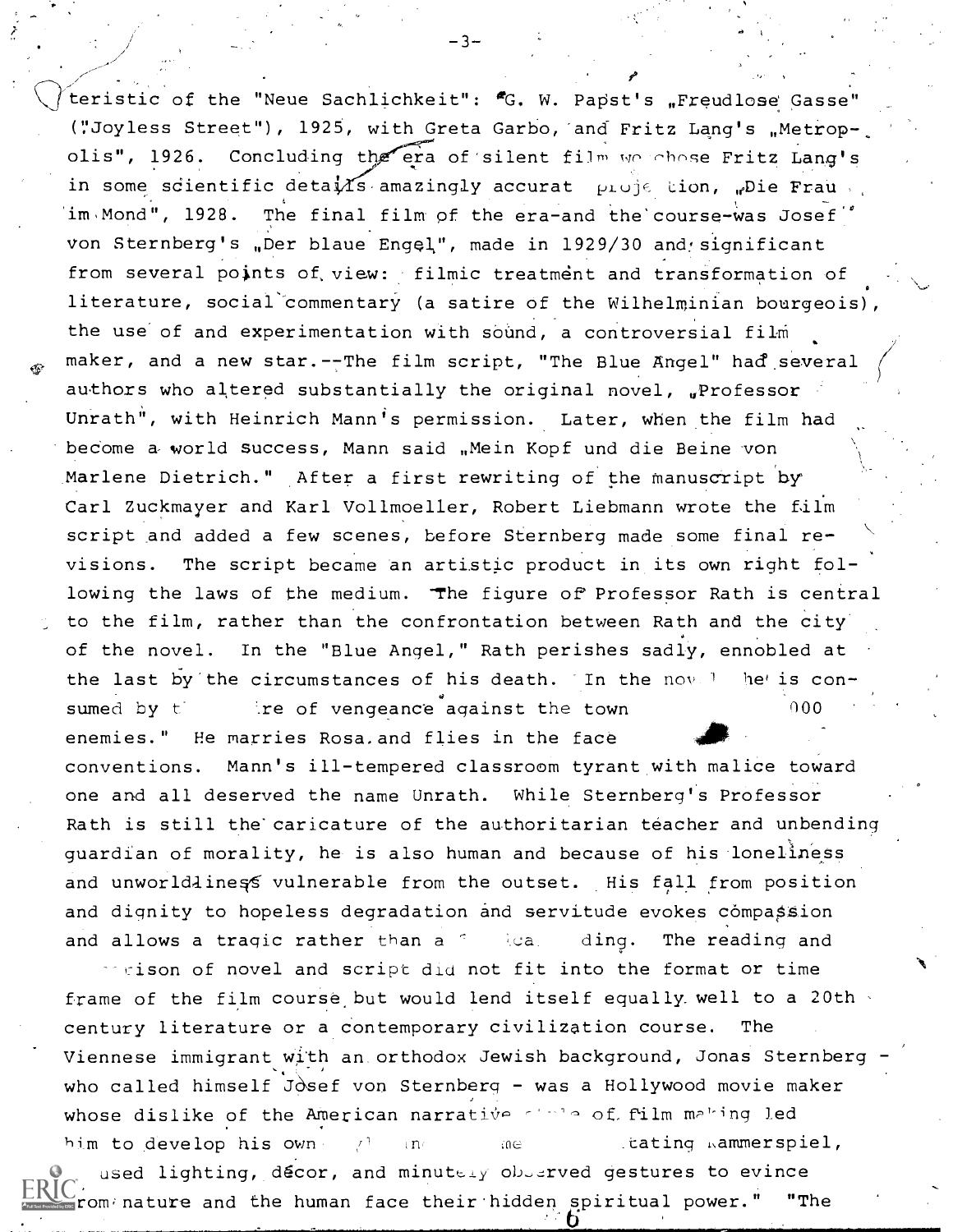Blue Angel," was the only film Sternberg made in Germany where he produced it simultaneously in English and in German. It Lucame the first real classic of sound film. Sternberg used sound as a dramaturgical, stylistic principle, not as an imitation of reality. Realizing that sound is only effective when followed by silence, that loud must be alternated with soft, he controlled it careful $/4y$ , often using the device of opening and closing a door-or several doors in successionfor gradations of sound, or that of approaching and fading footsteps. Sternberg films are laden with symbols the most consistent of which is the bird, first) seen in,the "Salvation Hunters." In "The Blue Angel," it serves init ally to give Rath his human dimension when he finds his dead canary, later, in his mortifying crowing, it gives voice to his humiliation. Lastly, there are the feathers on Lola's postcard, portrait which Rath tries to peddle.--With great misgivings, Sternberg decided to give the lead to Emil Jannings, a consummate actor but one with whom he had found it difficult to work in the past. He inone with whom he had found it difficult to work in the past, He in-<br>sisted, on the other hand, on using the unknown Marlene Dietrich to play Lola, a decision that made her a star and the movie a world hit. Ironically the ascent4of Dietrich marked the beginning descent of Jannings, a parallel in real life to the Lola-Professor Rath story. As out Sternberg, his place in film-making history where he is less to me, last to thers, is  $\mathfrak l$  disputed. Matever , at outcome, "The'Blue Angel" seems to demonstrate that despite a lifetime career in Hollywood, Sternberg belonged to the German Cinema as well. Because it is so generally known, I chose this film as an example for the many facets that may be explored in such a study. The selection and the number of films obviously depend on the purpose, the area of study into which they are integrated. To benefit students of German more, their research and term,papers even in inter-departmental, taught-in-English courses could be done in German.-- We have been teaching German Cinema as a once-a-week-3-hour-evening-class to allow for uninterrupted introduction, showing and subsequent discussion of a film. During the first four weeks, after the allew mentioned "briefing," we (the instruc ss) take turns introducing the films, preparing. handouts and leading the discussion. Then teams of 2 or 3 students each are responsible for all subsequent films, following the same format. With the instructors occasionally fueling the fires of contro- $\mathbb{R}\mathbb{I}$  C ersy, discussions seldom end on time. There is also the opportunity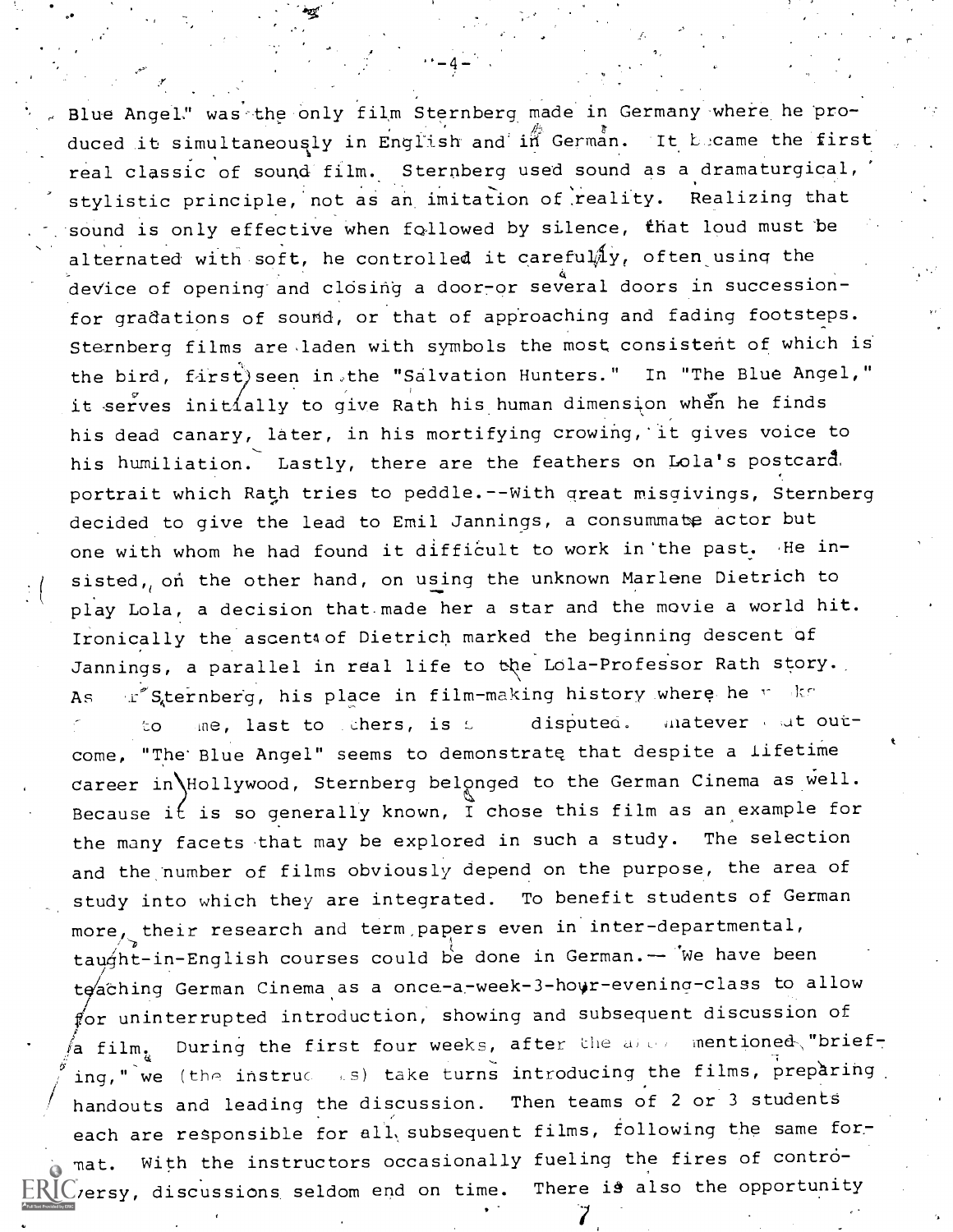for discovering and correcting misconceptions before they are perpetuated. So far; the one I am least likely to for  $\mathbb{Q}_2$ , is of Horst Wessel, the pimp...

εg.

We are teaching film for the third time this semester and have used a different scope each fall. We called it "History of the German . Cinema" the second year, beginning as before with classics of the silent era and "The Blue Angel," followed by Fritz Lang's "M," 1931 (with Peter Lorre) foreshadowing the cultural collapse of Germany. Kurt Weill's "Three- Penny- Opera" of the same year showed the lower social strata in open revolt.and, Brecht once again, "Whither-Germany" (Kuhle Wampe), 1932 portraying a restless, .hopeless, working clasS primed to fall victim to political exploitation. Three Leni Riefen-. stahl (a woman at last!), films followed, showing the genius and the ambiguity of that film maker. In "The Blue' Light," 1932, a legend juxtaposing.man and the mysterious forces of nature, she displayed her sensitive film making skills.and 'acting ability in the leading role. "Triumph of the Will," her 1934 documentary masterpiece, despite the propagandistic purpose for which it was commissioned, consider the party spectacle's awesome spell-bind in the party spectacle's awesome spell-bind the masherful composition and ted: que of the film artist. . Her 1938 I. In of the 1936 Olympics in Berlin, the 3rd Reich's grandiose selfglorification at the apex of its prestige and power also became Riefenstahl's most celebrated feat, one that has not been equaled since. For a German history or civilization course, 'Triumph' and 'Olympia' are almost indispensable to the teaching of the Nazi era. We did not search out any of the "blood and soil" films of the time (an interesting project for the future) nor did we include uninspiring 50s and 'early 60s post-ware fare. Instead, we concluded our history with 4 films of the New German Cinema: Raine Fassbinder's "Angst essen Seele auf," 1973, 7-' erman Cinema: R<br>《  $\mathbb{E}\text{d}$  im  $\mathbb{E}\text{d}$  in  $\mathbb{E}\text{d}$  in  $\mathbb{E}\text{d}$  im  $\mathbb{E}\text{d}$  im  $\mathbb{E}\text{d}$  im  $\mathbb{E}\text{d}$  im  $\mathbb{E}\text{d}$  im  $\mathbb{E}\text{d}$  im  $\mathbb{E}\text{d}$  im  $\mathbb{E}\text{d}$  im  $\mathbb{E}\text{d}$  im  $\mathbb{E}\text{d}$  im  $\mathbb{E}\text{d}$  Fassbinder's "Ehe er Maria Braun," 1979, and Volker Schlöndorff's "Die Blechtrommel," 1979. All of these show not only innovative filmic techniques, but each poses a complex of questions concerning post-war Germany and a society that is still paying a price for having survived and prospered. Comparing Günter Grass' "Blechtrommel" to Volker Schlöndorff's rather faithful interpretation (except for eliminating the narrator) would be an ambitious project

-5-

ÎЛ.